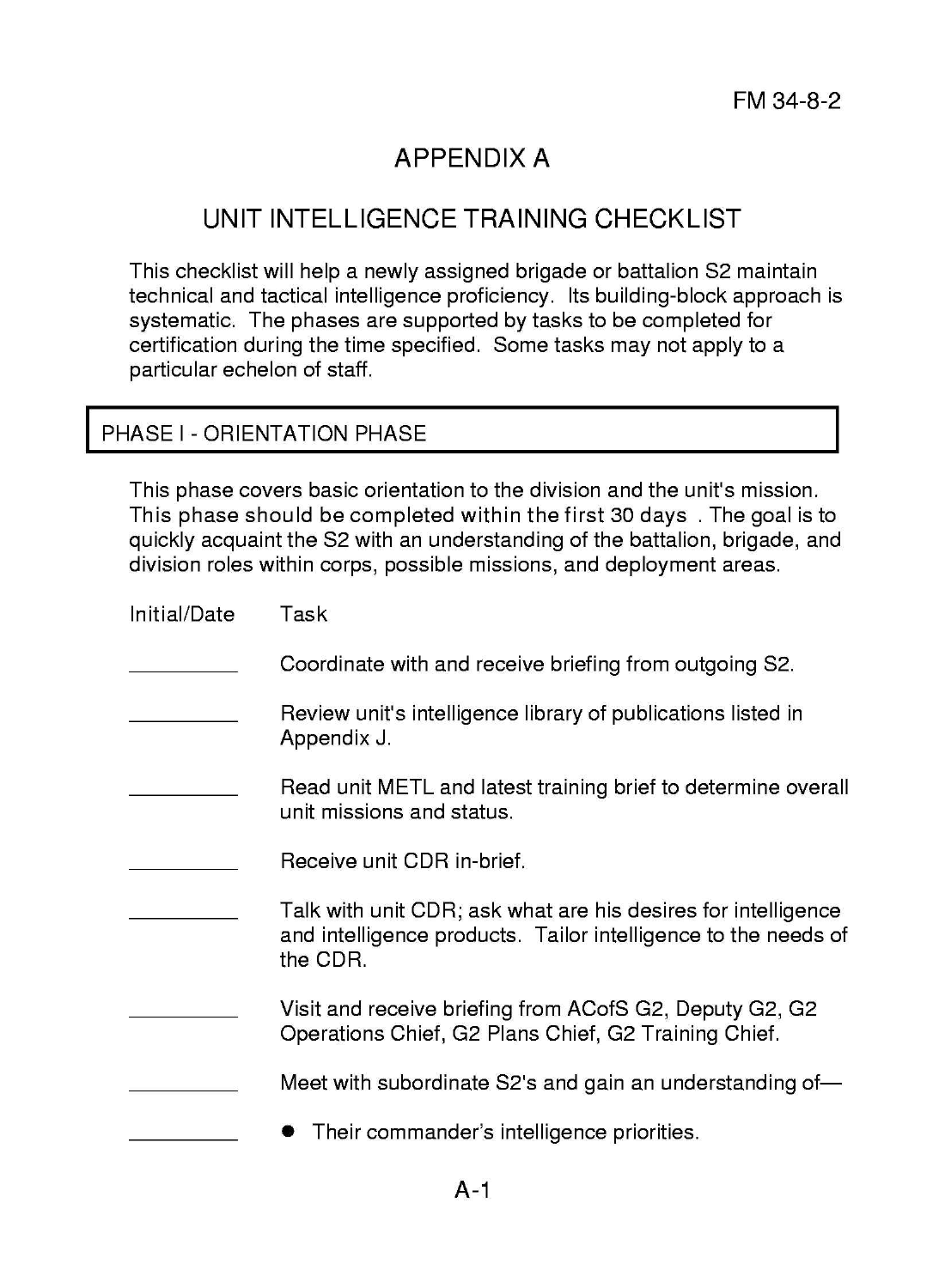## **FM** 34-8-2

| Personnel and equipment status.<br>Training proficiencies and deficiencies.<br>Areas where they need your echelon's help.                                                                                                                                         |
|-------------------------------------------------------------------------------------------------------------------------------------------------------------------------------------------------------------------------------------------------------------------|
| Visit MI battalion or DS MI Co commander for unit and<br>equipment briefings, display, and demonstrations.                                                                                                                                                        |
| Study division, brigade, and battalion OPLANs.                                                                                                                                                                                                                    |
| Review and evaluate intelligence annex to unit SOPs. (Use<br>FM 34-1, FM 101-5, your SOP, and intelligence annex to the<br>division SOP.) Provide CDR an updated evaluation of the<br>unit intelligence annexes. Develop an SOP if one is missing<br>or outdated. |
| Receive an organizational and functional briefing from the<br>next higher G2/S2.                                                                                                                                                                                  |
| Study the CDR's current PIR and IR as developed.                                                                                                                                                                                                                  |
| Meet and discuss intelligence missions, products, and<br>training with the-                                                                                                                                                                                       |
| Scout platoon leader.<br>GSR platoon leader.<br>Local division CI team.<br>ACT.<br>ACE Chief, IPS Chief, and CM Chief.<br>EWO.<br>Terrain detachment team.                                                                                                        |
| Determine all organic or assigned division intelligence<br>collection assets that may support collection efforts. (See<br>Appendix G.)                                                                                                                            |
| Learn to use section's automation equipment and programs.                                                                                                                                                                                                         |